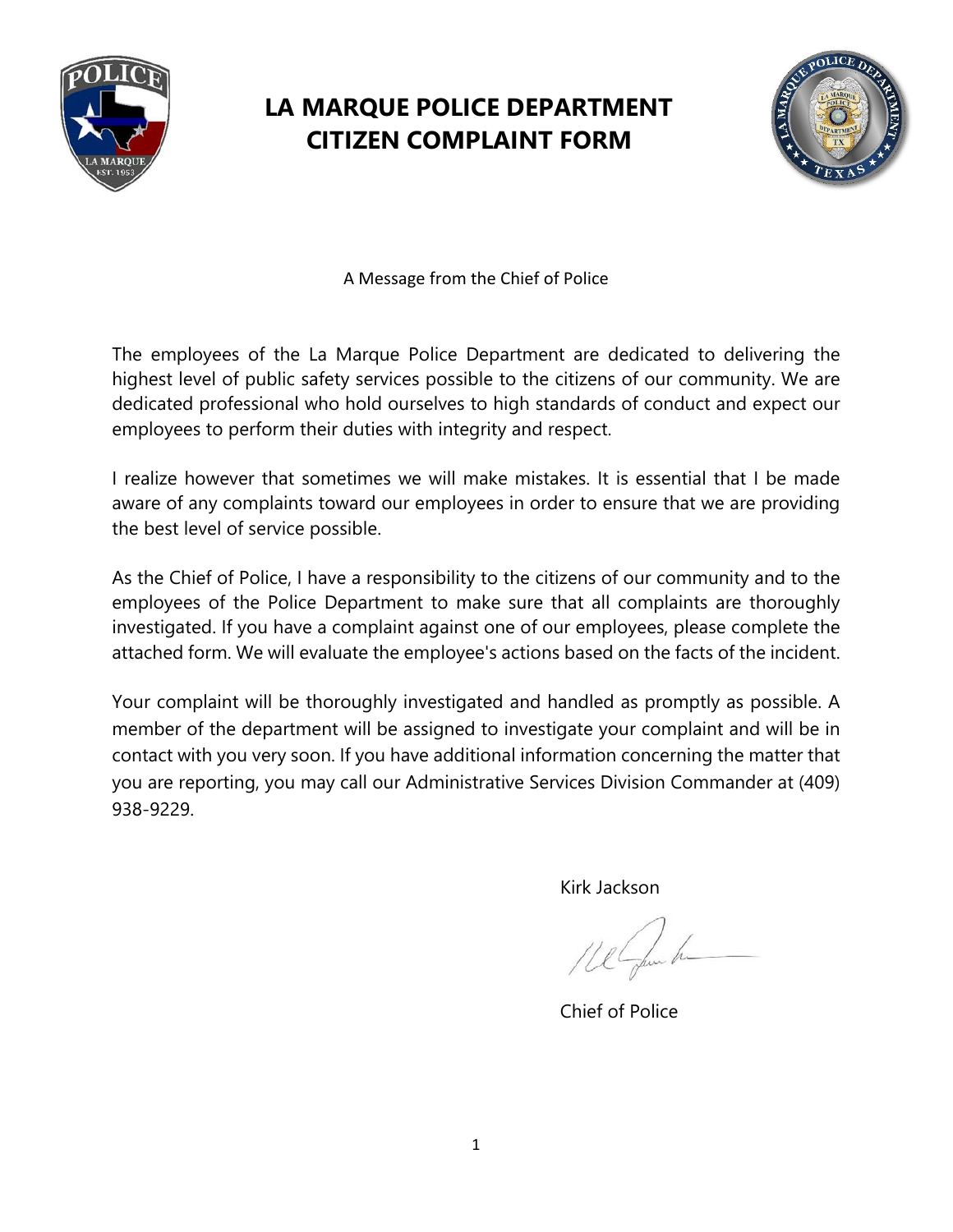## **LA MARQUE POLICE DEPARTMENT COMPLAINT AGAINST EMPLOYEE INTERNAL AFFAIRS / COMPLAINT INVESTIGATION STATEMENT NOTIFICATION**

The filing of a formal complaint by you against an employee of the La Marque Police Department initiates an administrative investigation, which could result in disciplinary action being taken against the employee.

Therefore, a person who makes a false statement under oath concerning a complaint filed (as required by Section 614.022 of the Texas Government Code) against a law enforcement officer, with intent to deceive and with knowledge of the statement's meaning, could face criminal prosecution under statutes of the Texas Penal Code if he/she has knowledge of the complaint, the purpose of its filing, and the official character of the investigation conducted in connection therewith, and if the statement is material.

If, after review of your complaint and affidavit, it is determined that your complaint is merited, the affected members of the department will be provided a copy of your sworn affidavit to afford him or her an opportunity to respond to the complaint.

Upon completion of the investigation, one of the following dispositions will be made:

Sustained: Evidence sufficient to prove the allegation was identified.

Non-Sustained: Evidence sufficient to prove the allegation was not identified.

Exonerated: The alleged incident or conduct occurred but was lawful and proper.

Unfounded: The allegation was determined to be false or not factual.

Appropriate disciplinary action, if applicable, will be taken based on the results of the investigation. The action taken can vary based on the facts discovered during the investigation and the severity of the misconduct. All disciplinary action taken by the La Marque Police Department is done in accordance with Texas Local Government Code statutes. Consequently, the police department's receipt of the complaint, the investigation of the complaint, and the beginning of discipline of the officer must be completed within 180 days after the occurrence of the act. For criminal acts, the time frame is 180 days from the discovery of the act.

Your completed complaint form should be forwarded to: La Marque Police Department

 Office of Professional Responsibility 431 Bayou Road La Marque, Texas 77568

Please sign below indicating that you have read and been informed of the complaint investigation procedure.

Signature of person completing affidavit **Date signed**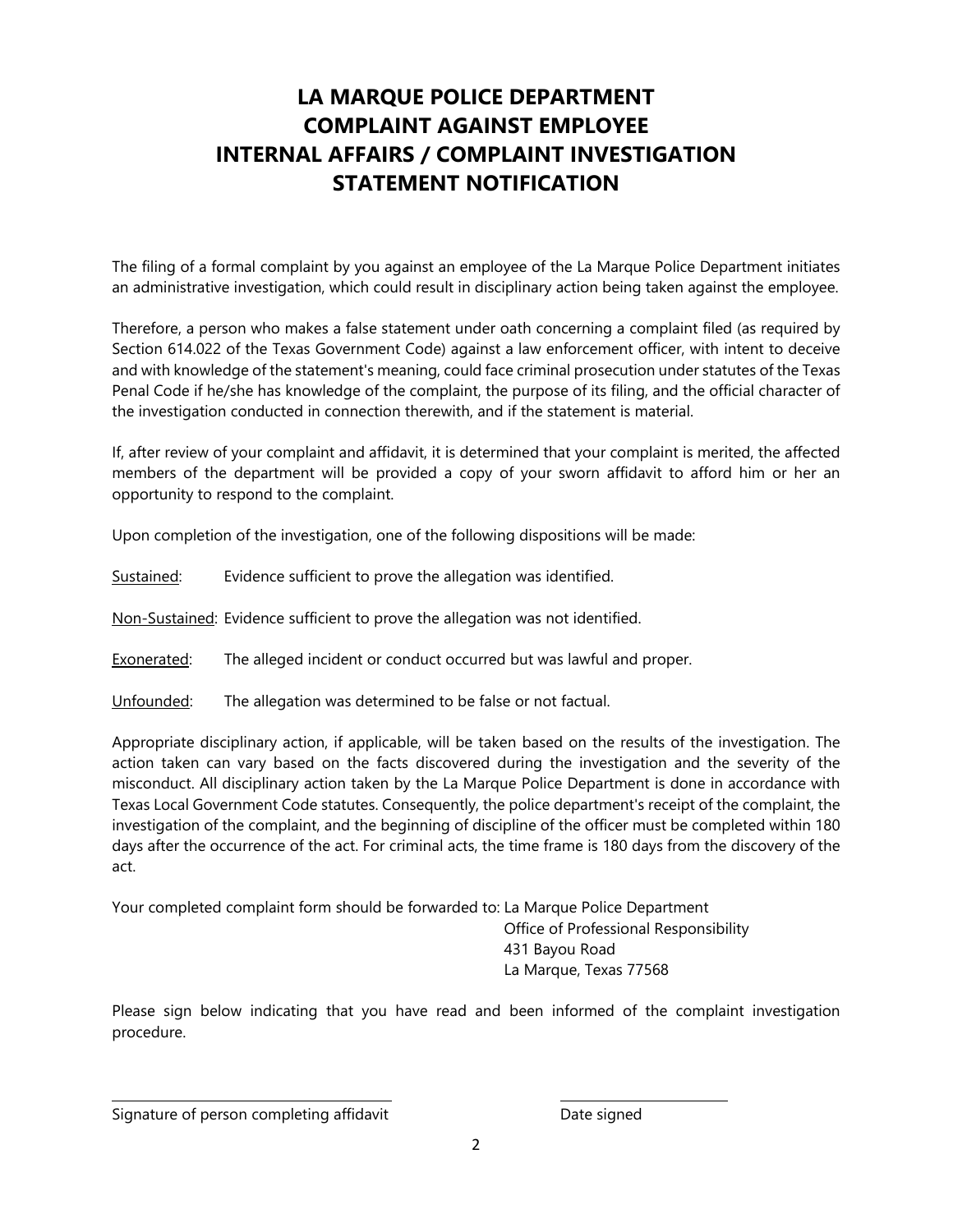| <b>For Office Use Only</b> |
|----------------------------|
| Rcvd by:                   |
| Date:                      |

## **LA MARQUE POLICE DEPARTMENT COMPLAINT AGAINST EMPLOYEE INTERNAL AFFAIRS / COMPLAINT INVESTIGATION INCIDENT DETAILS**

| Name of Complainant |                                                                                                |                                                                    | Date of Birth |                                                                                                                                                                                                                                      |                                           | Sex |
|---------------------|------------------------------------------------------------------------------------------------|--------------------------------------------------------------------|---------------|--------------------------------------------------------------------------------------------------------------------------------------------------------------------------------------------------------------------------------------|-------------------------------------------|-----|
|                     |                                                                                                |                                                                    |               |                                                                                                                                                                                                                                      |                                           |     |
|                     | Home Address                                                                                   | City                                                               | State         | Zip Code                                                                                                                                                                                                                             | Phone #                                   |     |
|                     |                                                                                                |                                                                    |               |                                                                                                                                                                                                                                      |                                           |     |
|                     | Driver License / ID Card Number Issuing State                                                  |                                                                    |               |                                                                                                                                                                                                                                      | Social Security Number (optional)         |     |
|                     |                                                                                                |                                                                    |               |                                                                                                                                                                                                                                      |                                           |     |
|                     |                                                                                                |                                                                    |               |                                                                                                                                                                                                                                      | Time of Incident: _____________ □ AM □ PM |     |
|                     |                                                                                                |                                                                    |               |                                                                                                                                                                                                                                      |                                           |     |
|                     | If known, please give the name(s) / badge number(s) of the employees involved in the incident: |                                                                    |               |                                                                                                                                                                                                                                      |                                           |     |
| 1                   |                                                                                                |                                                                    |               |                                                                                                                                                                                                                                      | 2 $\overline{\phantom{a}}$                |     |
|                     | $\overline{\mathbf{3}}$                                                                        |                                                                    |               |                                                                                                                                                                                                                                      | $\overline{4}$                            |     |
|                     | If unknown, I can describe the employee(s) as:                                                 |                                                                    |               |                                                                                                                                                                                                                                      |                                           |     |
|                     | 1. $\Box$ Male $\Box$ Female                                                                   | White $\square$ Black $\square$ Hispanic $\square$ Asian $\square$ |               |                                                                                                                                                                                                                                      |                                           |     |
|                     | Height _________                                                                               | Weight _________                                                   |               | Hair Color <u>New York New York New York New York New York New York New York New York New York New York New York New York New York New York New York New York New York New York New York New York New York New York New York New</u> |                                           |     |
|                     | 2. $\Box$ Male $\Box$ Female                                                                   | White $\square$ Black $\square$ Hispanic $\square$ Asian $\square$ |               |                                                                                                                                                                                                                                      |                                           |     |
|                     |                                                                                                | Weight _________                                                   |               |                                                                                                                                                                                                                                      |                                           |     |
|                     | 3. □ Male □ Female                                                                             | White $\square$ Black $\square$ Hispanic $\square$ Asian $\square$ |               |                                                                                                                                                                                                                                      |                                           |     |
|                     | Height _________                                                                               | Weight ________                                                    |               |                                                                                                                                                                                                                                      |                                           |     |
|                     | 4. $\Box$ Male $\Box$ Female                                                                   | White $\square$ Black $\square$ Hispanic $\square$ Asian $\square$ |               |                                                                                                                                                                                                                                      |                                           |     |
|                     | Height _________                                                                               | Weight ________                                                    |               | Hair Color _____________________                                                                                                                                                                                                     |                                           |     |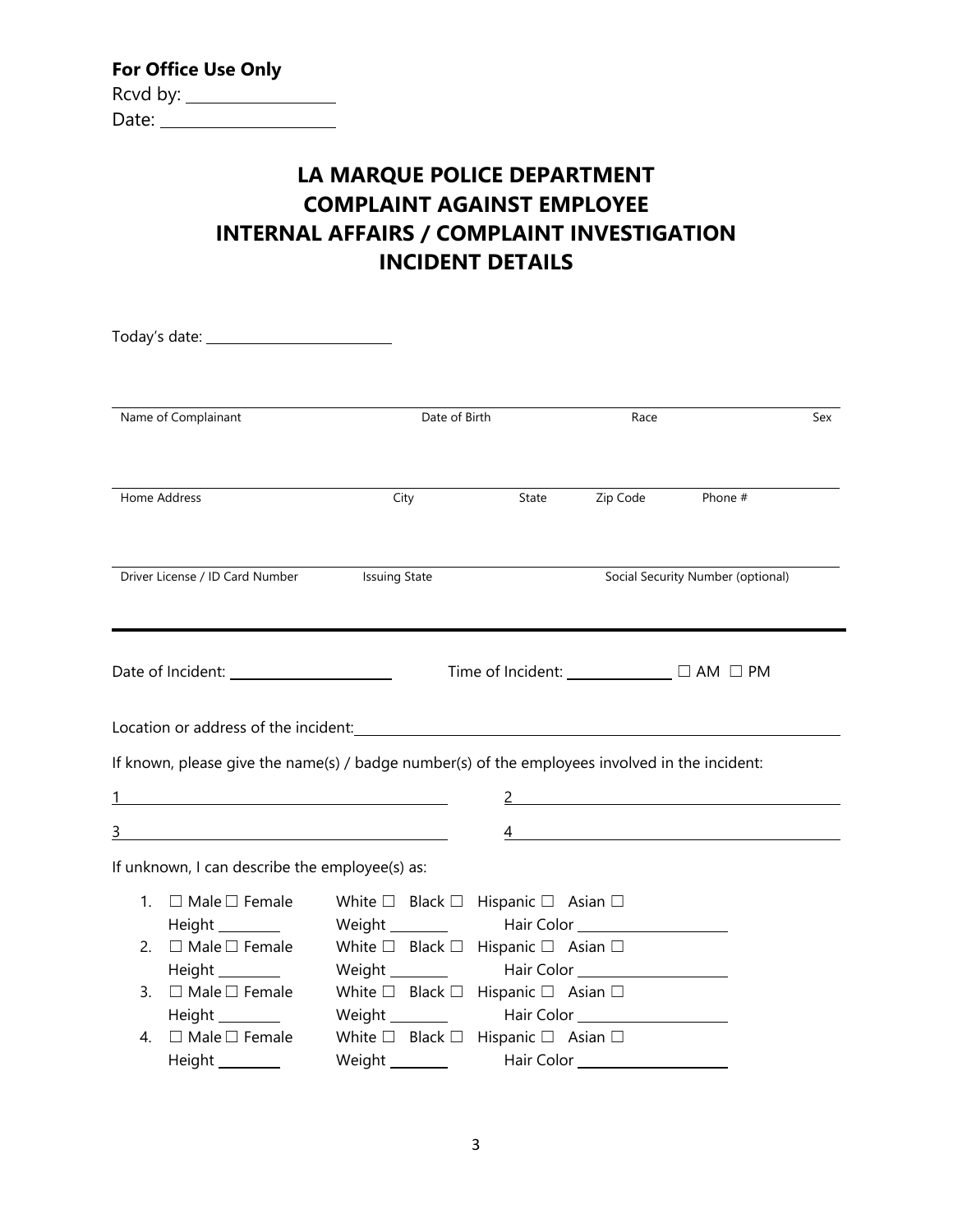Were there any witnesses to the incident who we may contact?  $□$  YES  $□$  NO

If you know their names and phone numbers, please list them below:

| <u> 1990 - Johann Harry Barn, mars and de Branch and de Branch and de Branch and de Branch and de Branch and de B</u> |  |  | <u> 1980 - Jan Stein Stein Stein Stein Stein Stein Stein Stein Stein Stein Stein Stein Stein Stein Stein Stein S</u> |  |
|-----------------------------------------------------------------------------------------------------------------------|--|--|----------------------------------------------------------------------------------------------------------------------|--|
| 3                                                                                                                     |  |  |                                                                                                                      |  |
|                                                                                                                       |  |  |                                                                                                                      |  |
| Were you arrested in this incident? $\square$ YES $\square$ NO                                                        |  |  |                                                                                                                      |  |
|                                                                                                                       |  |  |                                                                                                                      |  |
|                                                                                                                       |  |  |                                                                                                                      |  |
|                                                                                                                       |  |  |                                                                                                                      |  |

Were you issued a citation in this incident?  $□$  YES  $□$  NO

If YES, what charge is listed on the citation **(please note, disputing the validity of a traffic citation will not be addressed through the complaint process. If you are disputing the charge listed on your traffic citation, the municipal court will hear your case).** 

What type of complaint are you filing?

- ☐ Dissatisfaction with Police Service
- ☐ Rudeness
- ☐ Racial Profiling
- ☐ Excessive Force
- ☐ Other:

 $\overline{a}$